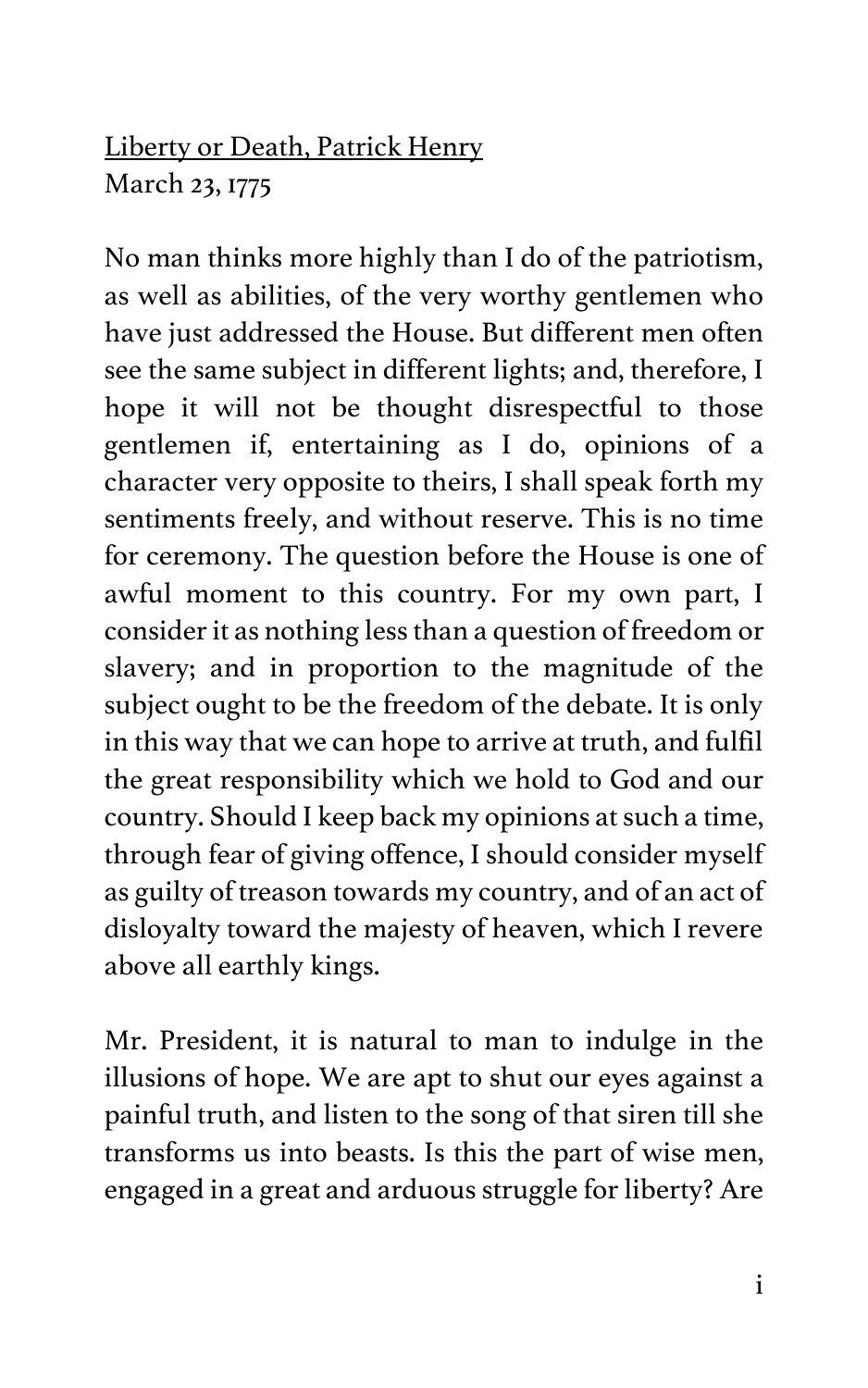we disposed to be of the number of those who, having eyes, see not, and, having ears, hear not, the things which so nearly concern their temporal salvation? For my part, whatever anguish of spirit it may cost, I am willing to know the whole truth; to know the worst, and to provide for it.

I have but one lamp by which my feet are guided; and that is the lamp of experience. I know of no way of judging of the future but by the past. And judging by the past, I wish to know what there has been in the conduct of the British ministry for the last ten years, to justify those hopes with which gentlemen have been pleased to solace themselves, and the House? Is it that insidious smile with which our petition has been lately received? Trust it not, sir; it will prove a snare to your feet. Suffer not yourselves to be betrayed with a kiss. Ask yourselves how this gracious reception of our petition comports with these war-like preparations which cover our waters and darken our land. Are fleets and armies necessary to a work of love and reconciliation? Have we shown ourselves so unwilling to be reconciled, that force must be called in to win back our love? Let us not deceive ourselves, sir. These are the implements of war and subjugation; the last arguments to which kings resort. I ask, gentlemen, sir, what means this martial array, if its purpose be not to force us to submission? Can gentlemen assign any other possible motive for it? Has Great Britain any enemy, in this quarter of the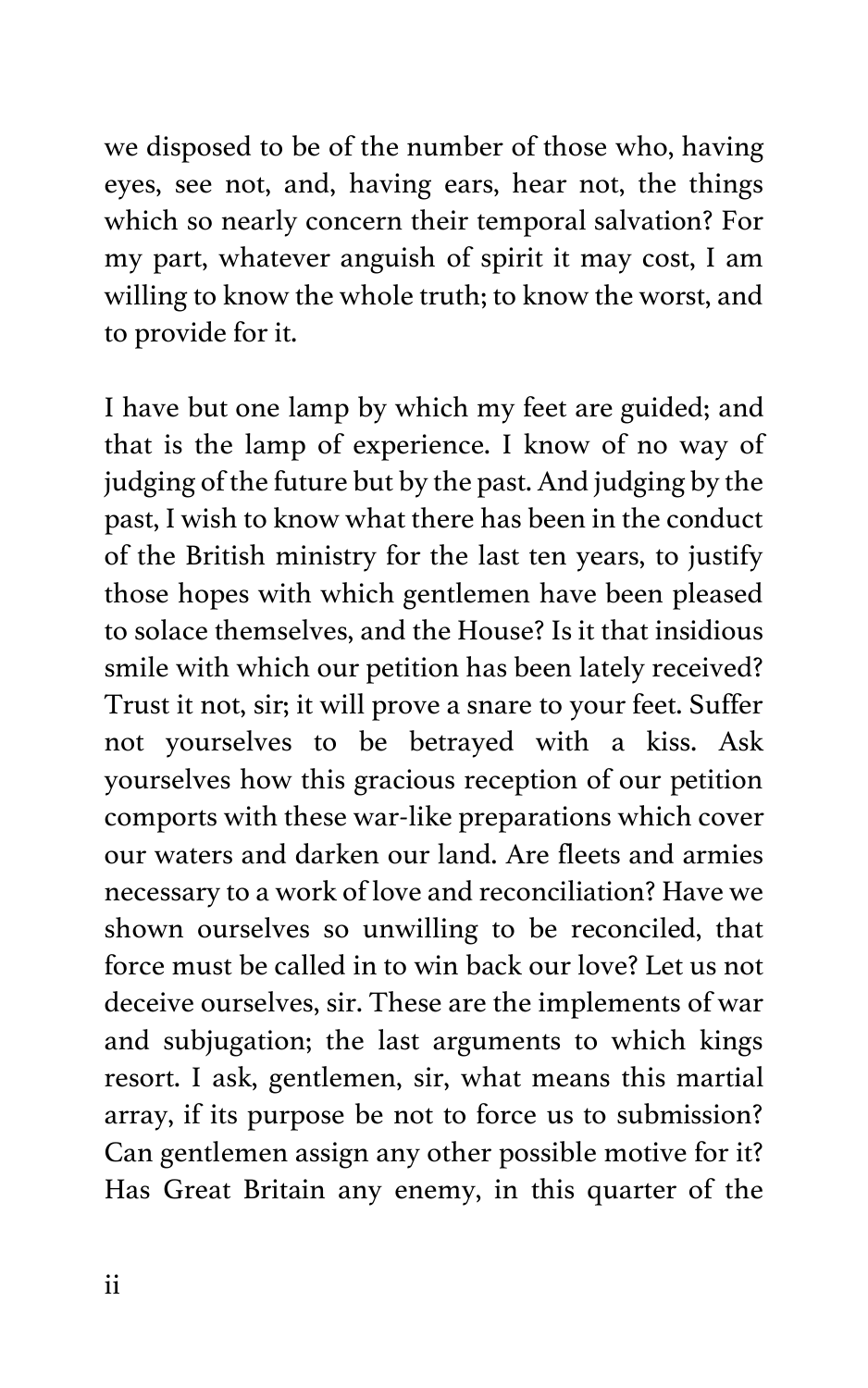world, to call for all this accumulation of navies and armies? No, sir, she has none. They are meant for us; they can be meant for no other. They are sent over to bind and rivet upon us those chains which the British ministry have been so long forging. And what have we to oppose to them? Shall we try argument? Sir, we have been trying that for the last ten years. Have we anything new to offer upon the subject? Nothing. We have held the subject up in every light of which it is capable; but it has been all in vain. Shall we resort to entreaty and humble supplication? What terms shall we find which have not been already exhausted? Let us not, I beseech you, sir, deceive ourselves.

Sir, we have done everything that could be done, to avert the storm which is now coming on. We have petitioned; we have remonstrated; we have supplicated; we have prostrated ourselves before the throne, and have implored its interposition to arrest the tyrannical hands of the ministry and Parliament. Our petitions have been slighted; our remonstrances have produced additional violence and insult; our supplications have been disregarded; and we have been spurned, with contempt, from the foot of the throne. In vain, after these things, may we indulge the fond hope of peace and reconciliation. There is no longer any room for hope. If we wish to be free if we mean to preserve inviolate those inestimable privileges for which we have been so long contending if we mean not basely to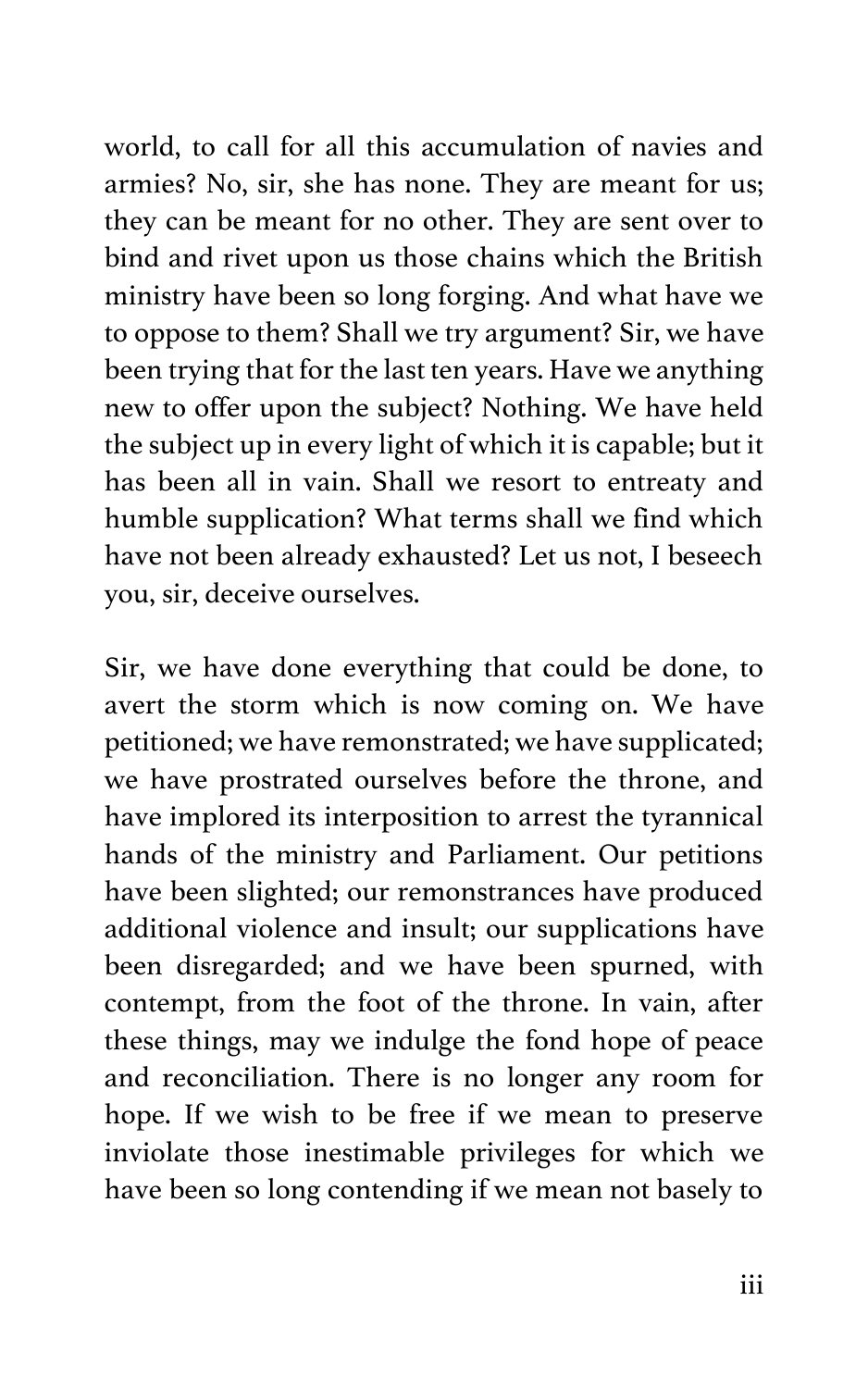abandon the noble struggle in which we have been so long engaged, and which we have pledged ourselves never to abandon until the glorious object of our contest shall be obtained, we must fight! I repeat it, sir, we must fight! An appeal to arms and to the God of Hosts is all that is left us!

They tell us, sir, that we are weak; unable to cope with so formidable an adversary. But when shall we be stronger? Will it be the next week, or the next year? Will it be when we are totally disarmed, and when a British guard shall be stationed in every house? Shall we gather strength by irresolution and inaction? Shall we acquire the means of effectual resistance, by lying supinely on our backs, and hugging the delusive phantom of hope, until our enemies shall have bound us hand and foot? Sir, we are not weak if we make a proper use of those means which the God of nature hath placed in our power. Three millions of people, armed in the holy cause of liberty, and in such a country as that which we possess, are invincible by any force which our enemy can send against us. Besides, sir, we shall not fight our battles alone. There is a just God who presides over the destinies of nations; and who will raise up friends to fight our battles for us. The battle, sir, is not to the strong alone; it is to the vigilant, the active, the brave. Besides, sir, we have no election. If we were base enough to desire it, it is now too late to retire from the contest. There is no retreat but in submission and